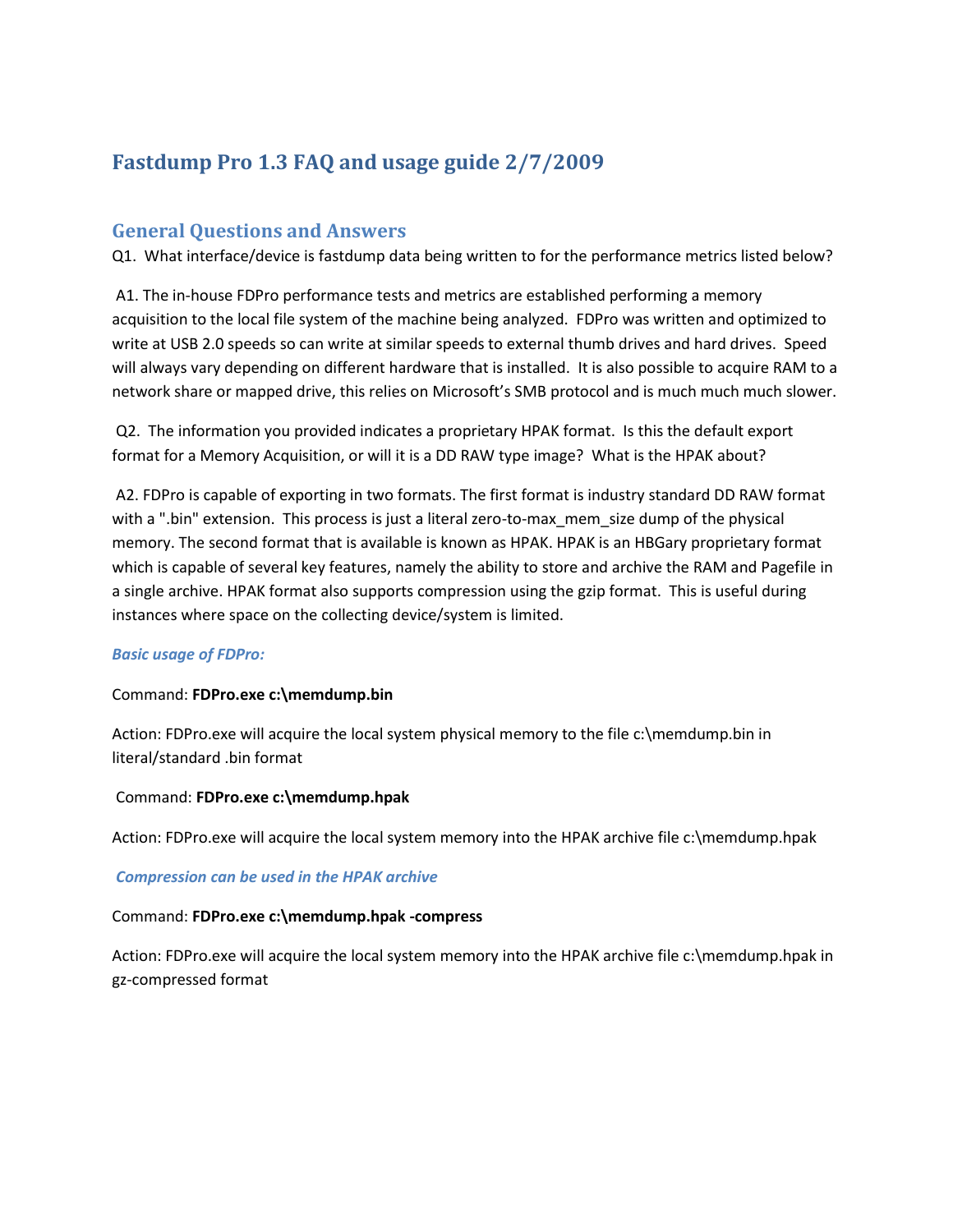## *Image RAM and Pagefile to an HPAK archive*

### Command: **FDPro.exe c:\memdump.hpak –page**

Action: FDPro.exe will acquire the local system memory and the Pagefile contents into the HPAK archive file c:\memdump.hpak.

NOTE: The current shipping version of FDPro.exe with Responder Field Edition and Professional *only support Win XP/2K Pagefile acquisition*. The patch scheduled in the next few weeks will contain complete Pagefile support for all supported operating systems that Responder supports.

### *List Contents of HPAK*

Command: **FDPro.exe c:\memdump.hpak –hpak list**

Action: FDPro.exe will list the contents of the HPAK file

### *Extract Files from HPAK to file system*

#### Command: **FDPro.exe c:\memdump.hpak –hpak extract memdump.bin**

Action: FDPro.exe extracts the archived file region named "memdump.bin" to the file memdump.bin in the current directory. This file is equivalent to what FDPro.exe c:\memdump.bin would produce. This feature allows specific elements of collected evidence to be extracted from an HPAK archive. The extract feature will automatically decompress the section if it was compressed.

# **FDPro Performance Metrics as of 1/24/2009:**

The average time for a full FDPro dump including Full Pagefile acquisition is ~5 minutes or less in many cases and as much as 10-15 minutes on very high end machines (16GB+). Some preliminary metrics are:

- Dumped 512mb Win2k box + 1gb of Pagefile in  $\sim$ 1.5mins, total file size  $\sim$ 1.5gb
- Dumped 2gb XPSP2 box + 3gb of Pagefile in  $\sim$ 5mins, total file size  $\sim$ 5gb
- Dumped 6gb Vista64 box + 8gb of Pagefile in  $\sim$ 8mins, total file size  $\sim$ 14gb
- Dumped 8gb Vista64 box + 8gb of Pagefile compressed in ~9mins, total file size ~8gb

We have successfully acquired a full RAM acquisition, including Pagefile and completed a successful analysis (complete with integrated paged-in data) on the following platforms:

- Windows 2000 x86 SP0-SP4
- Windows XP x86 SP2 & 3
- Windows XP x64 SP2
- Windows 2K3 X64 SP2
- Windows Vista X86 SP1
- Windows Vista X86 SP1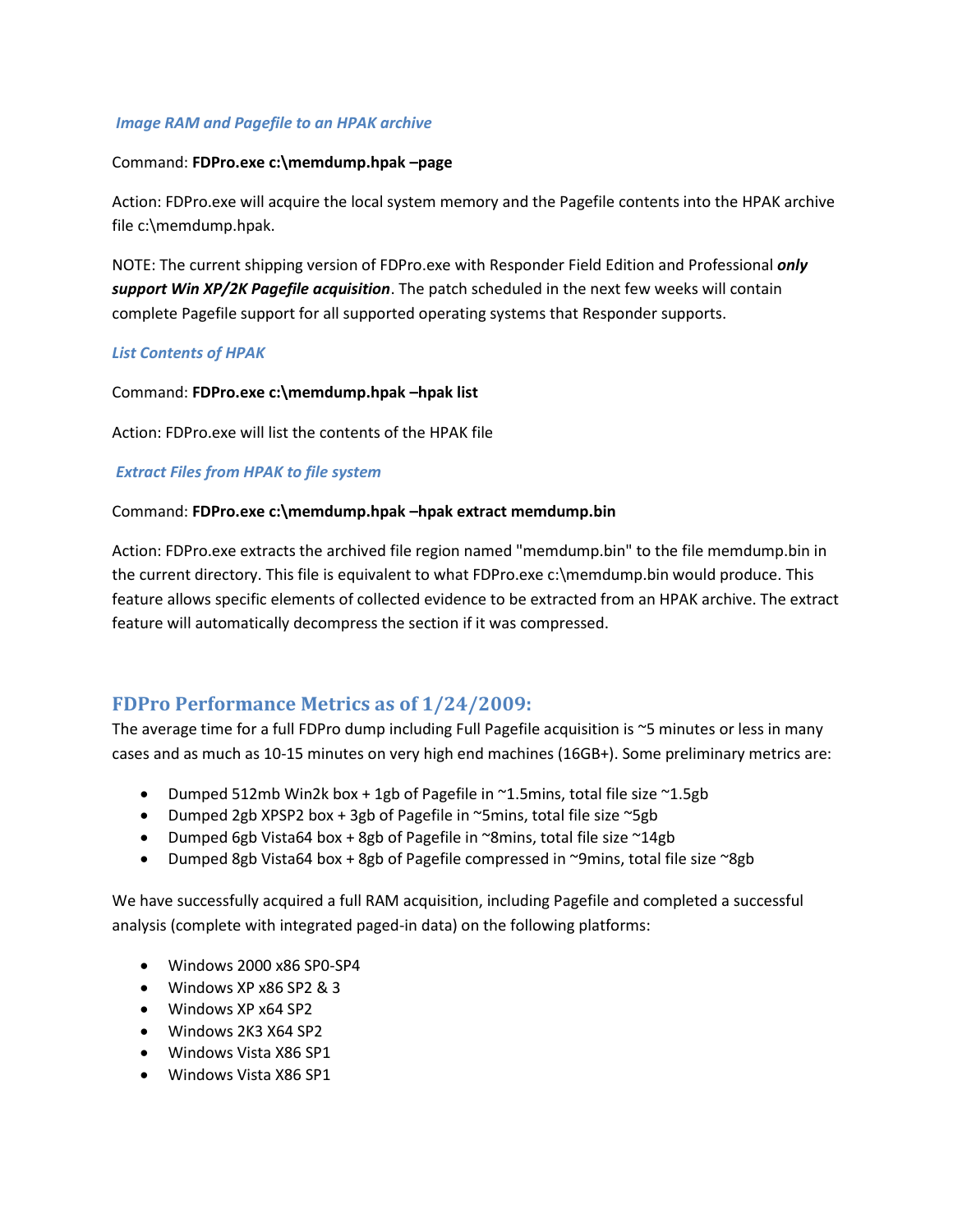# **FDPro Process Probe Feature: \*NEW\***

GOAL: Force all executable code into RAM for one or all processes on the system. Code that is paged out to the Pagefile.sys or code that is contained in the executable on disk but not in use will be called into RAM prior to acquisition of physical memory.

Process Probe Feature: The process probe feature allows you to control what memory is "paged-in" to RAM from SWAP AND the File System before FDPro does its RAM acquisition. When you use the –probe smart feature FDPro.exe will walk the entire process list and make sure \*all\* code is called into RAM. The result is that we're able to recover almost 100% of the user-land process memory by causing these pages to be activated & paged in on the fly. The Probe feature will even force code from the file system into RAM for a specific process. We've heard requests for "the code being paged out" which is why we came up with this simple feature. –Probe should dramatically improve the quality and thoroughness of Live Windows Memory Forensic Investigations and Malware Analysis.

## *Best Practices for Process Probe Feature*

Forensic best practices dictate that an investigator or analyst should always acquire RAM first (and the Pagefile too) without running the Probe Feature. After "freezing the current state" of the RAM the investigator or analyst should run FDPro again, this time using the Probe Feature. All paged out code is forced back into RAM prior to the  $2^{nd}$  acquisition of RAM; this  $2^{nd}$  RAM image would contain the code that is paged out to the swap file during the first. This will greatly enhance the quality of the live analysis of the runtime state of the machine.

### **Example Steps:**

- 1) Arrive at server or workstation suspected in the computer incident or forensic investigation.
- 2) Take the  $1<sup>st</sup>$  RAM acquisition for "freezing the state of the machine". This is a full RAM image.
	- 1. Perform Initial Triage of RAM with Responder. Identify any processes that might require the –Probe feature.
- 3) Take any number of additional images that use the –probe option to increase the amount of string cross references, code regions, and to enable future full document discovery & extraction/re-construction
	- 1. If the analyst or investigator doesn't want to take time to analyze the RAM with Responder, they could just simply use fastdump pro a  $2<sup>nd</sup>$  time right away. The "-Probe smart" feature will move ALL code paged out for all processes into RAM prior to performing the RAM acquisition.

If you're doing any sort of malware analysis, Reverse Engineering, or know for a fact that you will never have to use the RAM acquisition in litigation then you can go ahead and probe –smart on your very first image to save you time but you should know that this technique will contain a larger footprint in RAM than just performing an acquisition.